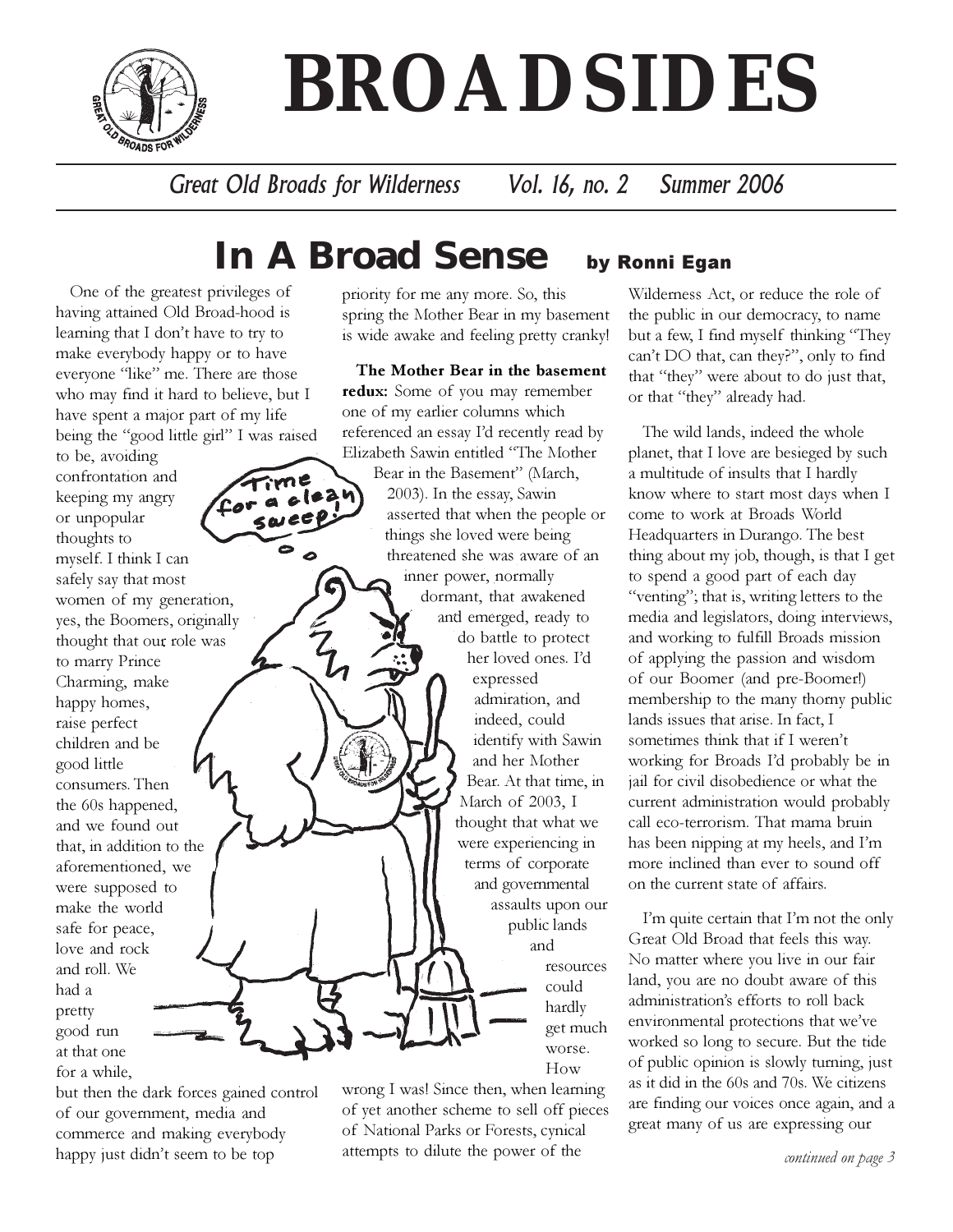## **Broads Welcome New Staff Member**



Logan Morley recently joined the Great Old Broads as our Broads Healthy Lands Project

(BHLP) Coordinator. Logan will have a range of duties including data entry of all off-road vehicle (ORV) monitoring data collected and technical support for streamlining the datacollection process and database, as well as being an on-the-ground trainer and staff interface with our various project partners (see page 10 for more info on our current BHLP projects).

Logan was raised in the mountains of southwest Virginia. He received a BA in Archaeology from Fort Lewis College in Durango. He is an outdoor

#### enthusiast and enjoys hiking, climbing, biking, and running. He is excited to be working for an organization such as Broads that allows him to combine his educational skills with his passion for wild lands.

"Broads brings an important awareness to the general public about how to respect and protect public lands," says Logan. "BHLP is important because typically this type of information is not accessible to the general public, but having webaccessible data on ORV impacts available so that people can actually see the impacts to specific trails or areas is important."

Logan will also spend part of his time training volunteers how to monitor. "I enjoy working with people," says Logan, "but I especially enjoy that in the process of training I'm able to let people know about the importance of monitoring and data collection."

### **Give the Gift of Stock**

We recently established a brokerage account so that contributions can be made by gifting stocks. If you own stocks that have appreciated in value, it may make sense to gift these securities rather than cash. Benefits include:

1. Since Broads is a tax-exempt organization, we can liquidate stocks with no tax liability, whereas you would have to pay capital gains taxes.

2. You can claim a charitable deduction for the full market value on the date of transfer and thus reduce your income tax liability.

 3. You retain all your liquid cash for other personal needs.

4. Gifting stock may reduce your estate tax liability.

If you are interested in this method of contributing, please call us for more information at 970-385-9577 or email broads@greatoldbroads.org. It is relatively simple to transfer stock from your brokerage account to our brokerage account.

#### **Staff**

Veronica Egan, Executive Director Rose Chilcoat, Programs Director Becky Lawlor, Broa*dsides* Editor Sue Agranoff, Membership Assistant Logan Morley - BHLP Project Coordinator

#### **Board of Directors**

Ginger Harmon, Chair, Ketchum, ID Libby Ingalls, Chair, San Francisco, CA Karen Cox, Treasurer, Nevada City, CA Karen Fischer, Fond du Lac, WI Steve Gilbert, Helena, MT Margi Hoffman, Portland, OR Marcey Olajos, Tuscon, AZ Jen Schmidt, New York, NY Diane Tracy, Salt Lake City, UT

#### **Great Old Broads for Wilderness**

1911 Main Ave, Suite 272 PO Box 2924, Durango, CO 81302 970-385-9577, fax 970-385-8550 broads@greatoldbroads.org www.greatoldbroads.org

**Advisory Board** Steve Allen - Boulder, CO Dave Foreman - Albuquerque, NM Katie Fite - Boise, ID Dottie Fox - Old Snowmass, CO Maggie Fox -Boulder, CO Fred Goodsell - Ajo, AZ Vicky Hoover - San Francisco, CA Fran Hunt - Arlington, VA Cecelia Hurwich - Berkeley, CA Dale & Frandee Johnson - Boulder, CO Linda Liscom - Kenwood, CA Chuck & MB McAfee - Lewis, CO Liz McCoy - Salt Lake City, UT **OADS FOR W** Sarah Michael - Sun Valley, ID Erin Moore - Bellingham, WA Edie Pierpont, Santa Fe, NM Marilyn Price-Reinbolt - Embudo, NM Cindy Shogan - Washington, DC Susan Tixier - Embudo, NM Liz Thomas - Moab, UT Joro Walker - Salt Lake City, UT Melyssa Watson - Durango, CO

**Great Old Broads for Wilderness is a non-profit, public lands organization that uses the voices and activism of elders to increase, protect, and preserve wild lands.**

*Broadsides* is a publication of Great Old Broads for Wilderness. Please credit Great Old Broads for any reprinted articles. Printed on 30% post-consumer recycled paper using vegetable soy ink.

Great Old Broads was conceived in 1989 by older women who loved wilderness and organized to protect it. The wisdom of their combined years told them that the Broads could bring knowledge, commitment, and humor to the movement to protect our last wild places on earth.

Today, the Great Old Broads has over 3,000 active members. You do not have to be female, or old, or even great for that matter! to join—but you must be "bold" for wilderness. Please join us on the adventure. Wilderness needs your help!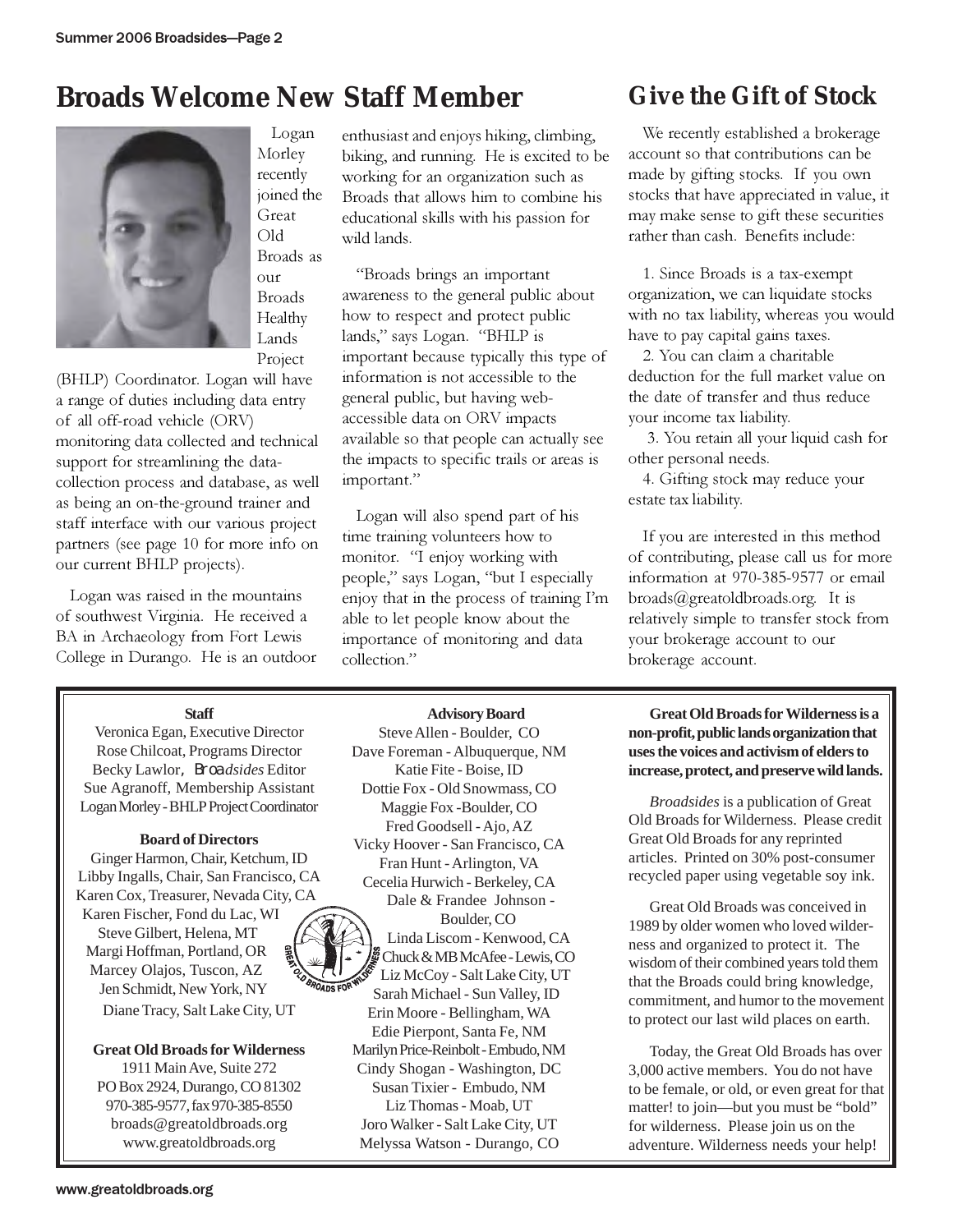# **How Two Old Broads Got Wet, Got Muddy, Got Naked, and Got a New Nickname**

Under a fat orange moon, the Great Old Broads floated down the San Juan River in Utah from Mexican Hat to Clay Hills where the river drops into Lake Powell. For five days we looped through the Four Corners on the slowmoving river; four rafts and four kayaks loaded with fourteen people, tents and food, a banjo, autoharp, fiddle, two guitars and a ukulele. The Slickrock String Band from Kanab, Utah, plus two musician friends, had packed the instruments, ready to play bluegrass each night. The band members hopped into kayaks, looking like water striders ahead of us while we lumbered behind in heavy rafts. We camped in the willows, and at twilight the band began to play—banjo, fiddle, and guitar echoing across the water. The stars were big as cotton balls.

In the cool mornings, washed, fed, and refreshed, we'd float. But by ten o'clock, the sun blasted off the red canyon walls so we tossed buckets of cold river water back and forth. We got wet.

Noon, we'd climb the riverbank for lunch, our toes sticking in and sucking up thick, black mud. Whew, did we get muddy.

In Slickhorn Canyon, the girls found a deep green pool and



Betsy Caplan and Shelia Delamere enjoying their San Juan River trip.

plunged in. We got naked. That night the band played, "I Just Don't Look Good Naked Anymore."

Nicknames? My friend and I are 68 and 71. We leave home and husbands at the drop of an e-mailed suggestion for a week to run a river, explore canyons, or climb a mountain. Our

bemused boatman, recalling the movie, called us "Thelma and Louise."

Hey. Okay. Would Brad Pitt be interested in two wild grannies?

—by Besty Caplan, reminiscing about a 2006 spring fundraising trip for LUV (Land Use Volunteers) of Kane County and Great Old Broads for Wilderness off-road vehicle monitoring work in Kanab, UT.

### **In A Broad Sense Continued . . .**

disillusionment and anger over the betrayal of public trust in so many areas of life, not just in the environmental arena. A series of Letters to the Editor recently appeared in the Durango Telegraph and the Green Valley News, a weekly paper published in a small town south of Tucson, Arizona, following our very successful Broadwalk there in April. A local anti-wilderness activist wrote a letter excoriating Great Old Broads for all the old, tired hackneyed myths about environmentalists; you know, that we're all rich SUV driving elitists that want to "lock up" our public lands for our own private playgrounds. There was a

backlash of letters defending, even lauding, Broads activities in the Tumacacori Highlands (see page 6). All of those who wrote responses, Broads and non–Broads alike, pointed out the fallacies in the gentleman's argument, and in the process gave voice to the desire of the majority of Americans who wish to see more of our wild places protected from rampant development and recreational overkill. I was sure proud of all of our allies for speaking out so eloquently!

More and more of us are speaking our minds, and a glimmer of hope is beginning to show. We Mama (and

Papa) Bears are standing up on our hind legs and roaring our displeasure at the people and policies that are ripping our land apart, both figuratively and actually. Great Old Broads, as "elder states-persons" are in the forefront of this awakening. We've seen this sort of thing before and we know the power that resides in a passionate, informed and vocal citizenry. My hat is off to all of you who are working at being the change you wish to see. And to those of you who may still be unsure what to do; pick up a pencil, boot up your computer, get on the telephone, go to the polls, and make your opinions heard loud and clear. That Mother Bear is out of hibernation, and she wants your company on her quest!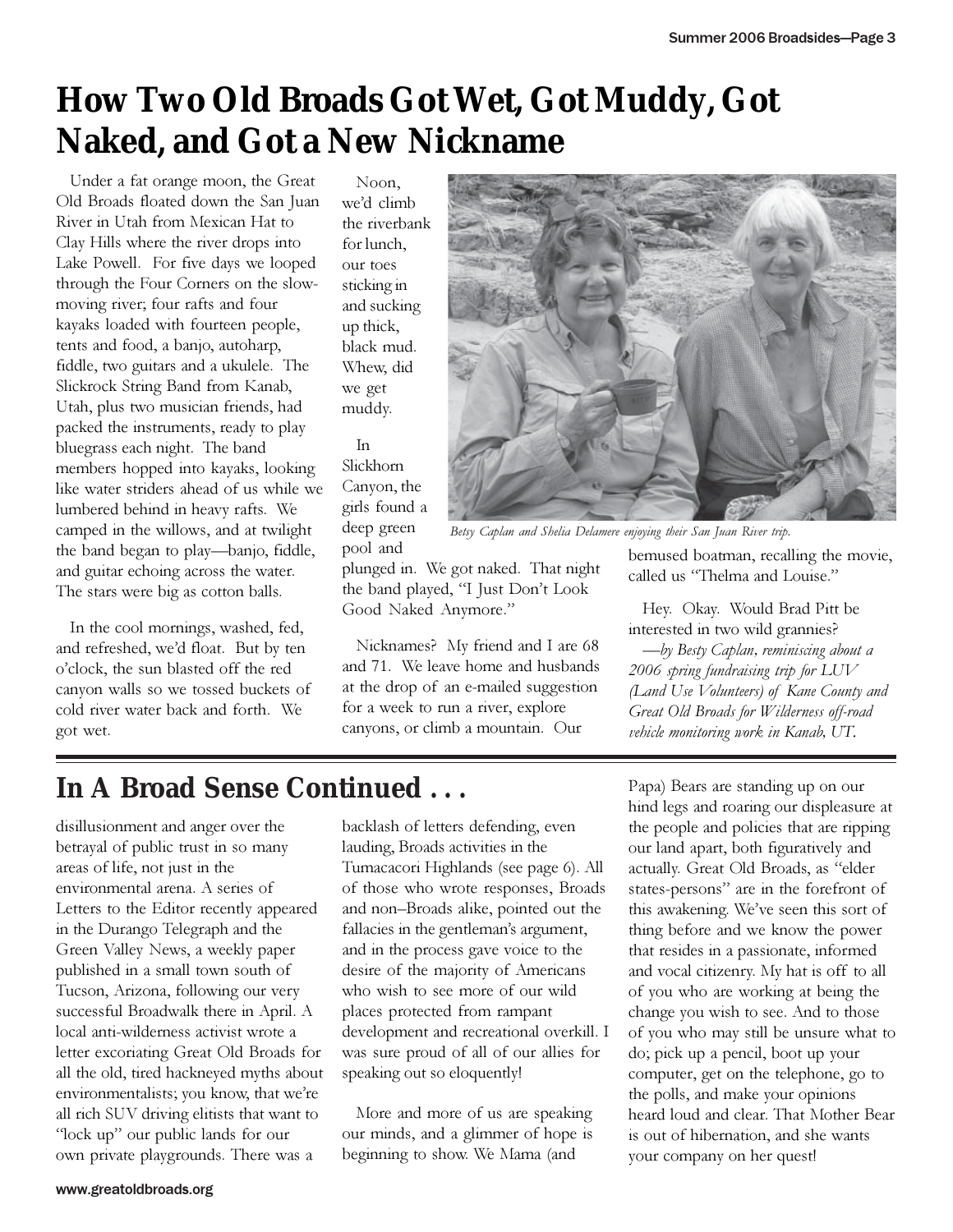### *The Broader Wilderness Movement*  **New Wilderness Bill Introduced for Eastern Sierra Areas**

 A new wilderness bill for California, introduced by Congressman Howard "Buck" McKeon (R-CA25), will protect three areas of the Eastern Sierra's. On April 6, McKeon introduced the Eastern Sierra Rural Heritage and Economic Enhancement Act, HR 5149. At the same time Senators Barbara Boxer and Dianne Feinstein introduced companion Senate legislation, S. 2567.

 This bill would designate as Wilderness nearly 40,000 acres of the proposed Hoover Wilderness Addition, just east of the Sierra Crest near Sonora Pass, and adds approximately 640 acres to the adjacent Emigrant Wilderness, containing two miles of the Pacific Crest National Scenic Trail in the Leavitt Bowl. In addition, 24 miles of the Amargosa River, southeast of Death Valley National Park, would become a Wild and Scenic River.

 These are truly unique and beautiful areas, representing remarkable natural, recreational, economic, and cultural values. The Hoover Additions offer excellent day hiking, fishing, horseback riding, hunting, backpacking, and crosscountry skiing. It is the headwaters of the West Walker River, with habitat for diverse wildlife, including black bear and mountain lions.

 The Amargosa River is the only river flowing into Death Valley. Cutting through ancient, rugged canyons, this unique desert river supports a wide array of wildlife, including 260 types of birds, and presents outstanding recreation potential.

 In spite of a less than inspiring title, this regional bill has good language and is a significant achievement for Mr. McKeon. Especially praiseworthy is the bill's assumption that wilderness helps the economy. To quote from the bill's preamble: "To maintain the rural heritage of the Eastern Sierra and enhance the region's tourism economy by designating certain public lands as wilderness…" Also, his important

involvement in wilderness legislation could lead to other representatives following his precedent.

#### Summing up California's Wild Bills

We now have two regional bills, each for a single Congressional district: the new McKeon bill, and Rep. Mike Thompson's Northern Californian Coastal Wild Heritage Act, HR 233 and S.

128. This latter has already passed the Senate, and awaits a markup in Rep. Richard Pombo's (R-CA11) Resources Committee.

 And, Senator Boxer's statewide Wild Heritage bill is back! Sen. Boxer waited until now to reintroduce her bill, as she had some additions to make to it. On March 16, Sen. Boxer and Rep. Hilda Solis (D-CA32) introduced the California Wild Heritage Act of 2006,



Hoover Wilderness Addition. Photo by David Finkel

S. 2432 and HR 3325, to protect more than 2.5 million acres of California lands, as well as free-flowing portions of 21 rivers. Both Sen. Boxer and Rep. Solis, who introduced the bill in the U.S. House, deserve thanks from all who care about California's wild lands.

—Information provided by Vicky Hoover, Chair of the Sierra Club California/ Nevada Wilderness Committee. To learn more about the efforts to preserve the Eastern Sierras, visit www.californiawild.org

### **Help Stop the Washington County Growth Act!**

In March of 2006, Senator Robert Bennett and Representative Jim Matheson of Utah proposed draft legislation for Washington County, titled the "Washington County Growth and Conservation Act of 2006." The draft proposal calls for the sell-off of 40 square miles of public lands to private developers—lands that belong to all Americans. The Growth Act also fails to protect over 70% of lands in Washington County that qualify for wilderness designation as part of America's Redrock Wilderness Act. The proposal makes minimal conservation gains, and fuels uncontrollable sprawl by mandating hundreds of miles of new roads, ORV trails, utility corridors and pipelines—all at a cost to Utah taxpayers.

In its current form, the Washington County Growth Act would permanently change the face of southwestern Utah, and because other counties in Utah are waiting in the wings to see how the Washington County process moves forward, the bill could set a disturbing precedent for the entire state. Yet the general public has been largely excluded from the planning process.

To review the draft legislation of the bill by the Utah Wilderness Coalition, or to find out more about the Zion-Mojave proposed wilderness, please visit www.zionmojavewilderness.org. —Information provided by SUWA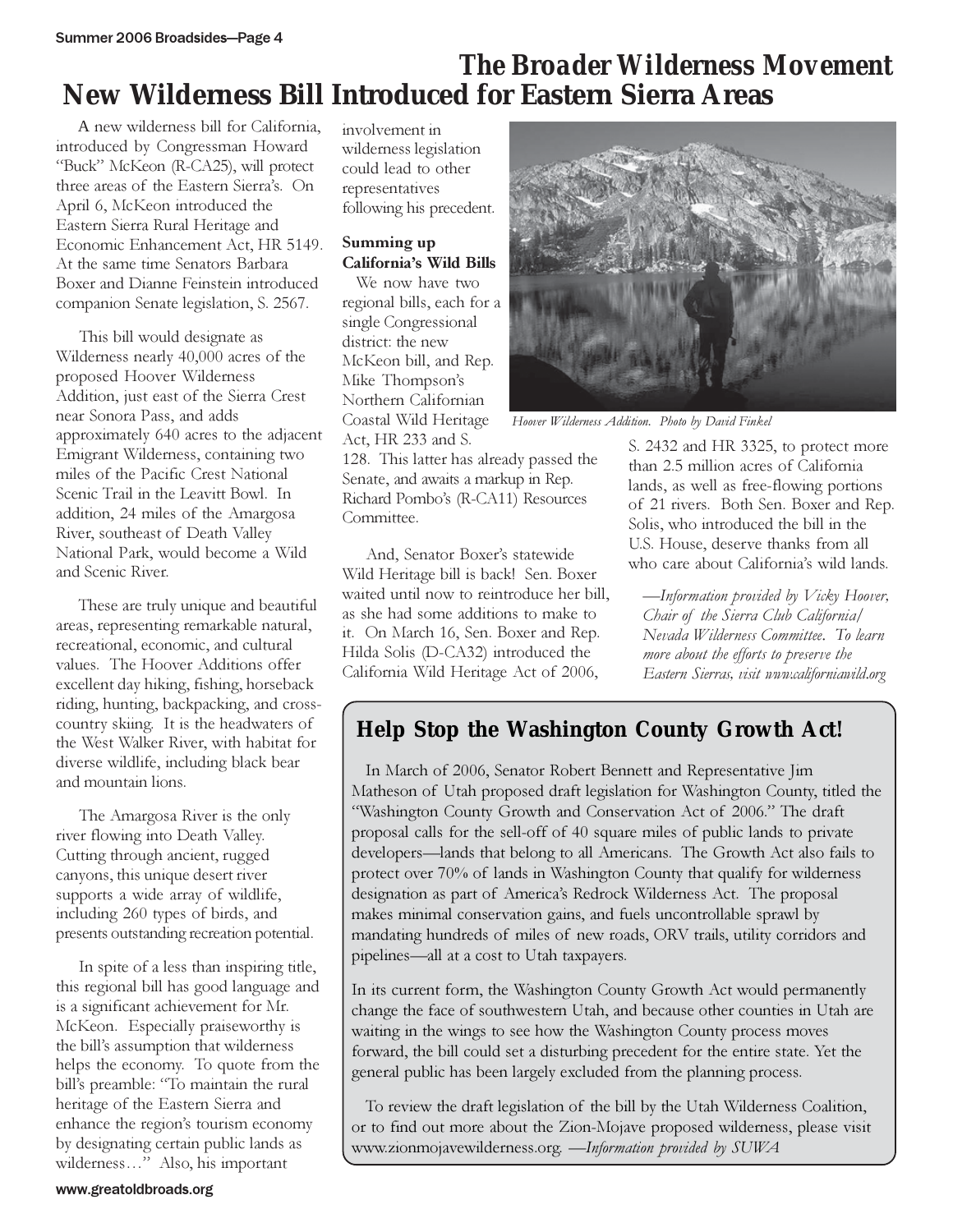### **The Colors of Purple: Wilderness for the Kootenai?**

It's been a roller coaster ride for wilderness advocates on the Kootenai National Forest lately. After being delighted, at the unveiling of the Starting Option of the next 15-year Forest Plan, at the sight of two dark purple areas on the map that represented Recommended Wilderness status for the Yaak's Roderick Mountain and Northwest Peak, we of the Yaak Valley Forest Council were shocked and dismayed when the Draft Plan came out three months later, and dark purple had faded to lavender (wilderness "lite?"), a category called "wildlands" invented by Supervisor Bob Castaneda for the apparent purpose of appeasing angry snowmobilers. Motorized users promptly proclaimed victory, despite the fact that the "wildlands" category was defined as being managed similarly to wilderness, that is, no roads or motorized activity allowed. And Bob Castaneda congratulated himself on "defusing" the controversy, though confusing was more like it.

Wilderness enthusiasts responded with letters and petitions demonstrating that a sizeable local constituency prefers dark purple to light. However, the Proposed Land Management Plan made public on May 10 sticks with the paler hue. Meanwhile, Supervisor Castaneda has retired, leaving a legacy of profound ambiguity with regard to the future of wilderness on the Kootenai.

You might well ask, if light purple is to be managed just like dark purple, what's the problem? The problem is that only lands officially recommended as wilderness by the managing agency will ever be considered by Congress for designation as Big W, the forever category. "Wildlands" have no permanence beyond the life of the

## *The Broader Wilderness Movement*

# **\*\*SAVE THE DATE\*\* WILDERNESS WEEK IN WASHINGTON September 10-13, 2006 Washington, DC**

This September, gather up your maps, pack your bags, and rally for Wilderness Week, a biannual convergence upon the nation's capital to advocate for protection of our wild public lands.

Join wilderness advocates from across the country in Washington for workshops, events, meetings with decision-makers, and a chance to share lessons from current campaigns and strategize about ways to preserve our heritage of wilderness in the years to come.

Wilderness Week activities will kick off the evening of Sunday, September 10 with a welcome to Washington reception. There will be a half day of workshops on Monday, and the rest of the week will feature evening networking and socializing opportunities, educational brown bag lunch sessions, and a Congressional Wilderness Reception on September 12 to honor our wilderness champions. Groups will have the rest of the time to hold their own campaign-specific strategy sessions, meet with Members of Congress and their staffs, and hold other events during the week. Wilderness Week will end with a rally for the Arctic Refuge on Wednesday, September 13.

We hope you will join us in Washington this September to gather new ideas, build alliances, and spend time with leaders on Capitol Hill. And together, we'll raise the profile of wilderness at a critical time for all of us.

If you are interested in coming to Wilderness Week, contact Michael Carroll with The Wilderness Society's Wilderness Support Center at (970) 247-8788, mcarroll@cmedics.net or Jen Schmidt with Campaign for America's Wilderness (503) 282-9453, jschmidt@leaveitwild.org. There will be sponsorship opportunities for groups wishing to participate in the Congressional Wilderness Reception, as well as a number of scholarships for volunteers to travel to Washington.

proposed forest plan: they could at some future time turn gold (motorized) or green (general forest, logging likely) or even white (private, heaven forbid). There's good reason why the organization whose newsletter you are reading is not called Great Old Broads for Wildlands.

But all is not lost: we have 90 days in which to muster comments from far and wide, as well as locally, in support of the Forest Service reinstating

Recommended Wilderness into the Final Draft. They put it there once; they can put it back. All in favor of dark purple on the Kootenai, please write, asking for Recommended Wilderness status for Roderick Mountain, Northwest Peak, and Scotchman Peak Roadless Area. Send your letter, postmarked by August 10, to Kirsten Kaiser, KIPZ Revision Team, 1101 U.S. Hwy 2 West, Libby, MT, 59935; or email kkaiser@fs.fed.us. —written by Mary Campbell, Yaak, MT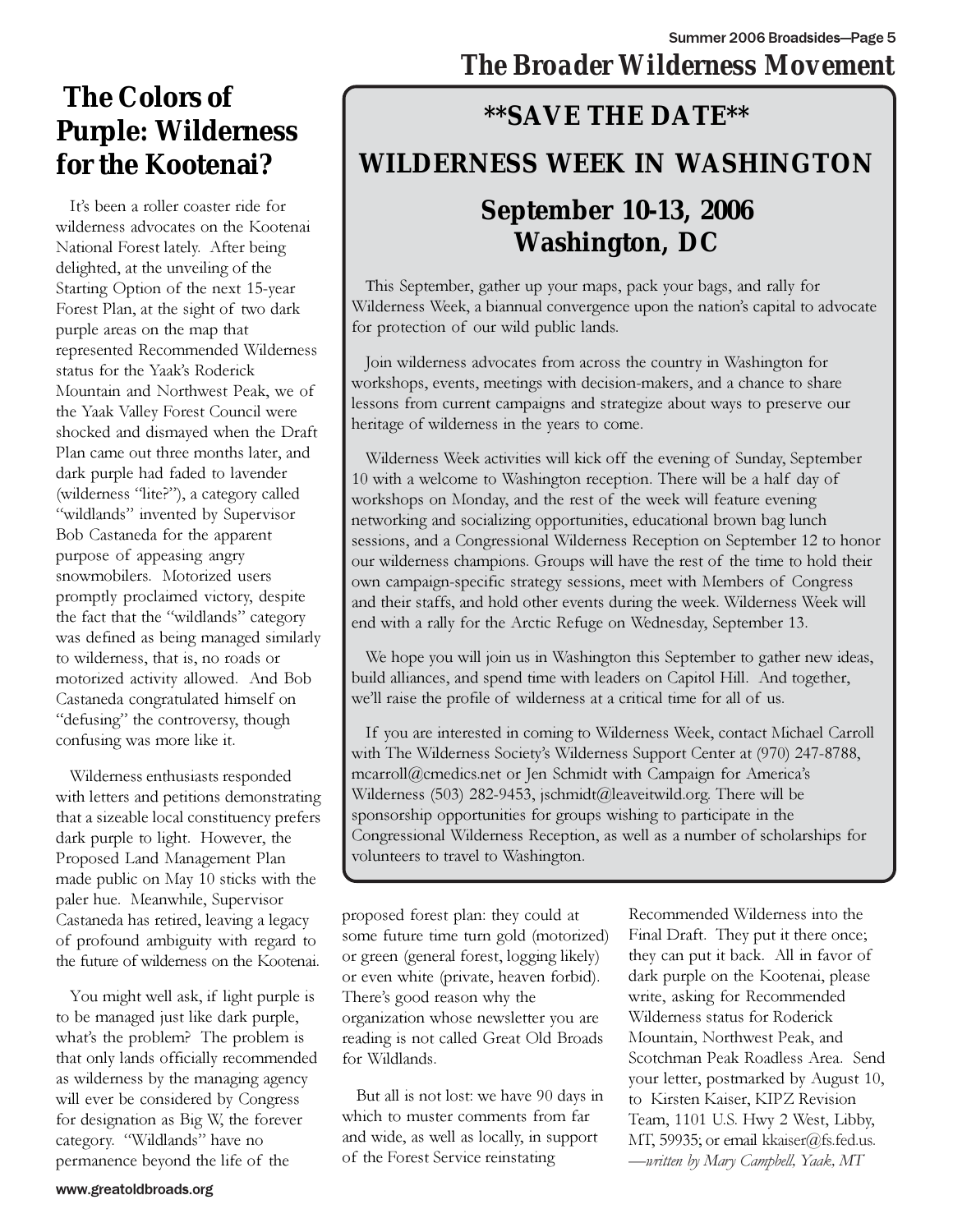# **Rockin' with the Broads in Tumacacori by Shelley Spaulding**

Glimpsing a flash of brilliant red, I dashed for my binoculars. It was my first sighting of a vermillion flycatcher – one of many delightful critters that I would marvel at in the next few days – critters that do not exist in my northern, wet climate of the Olympic Peninsula in Washington. Yellow breasts, rose throats, emerald caps, slate, rusty gray, brilliant blue and indigo, tan, brown. I

precariously awaiting designation. I knew this much about Great Old Broads before I left my home town. What I did not realize, was that I would be in the company of so many extremely passionate, capable, raucous, informed, and spirited Broads. And that Broads come in all ages, sizes, genders, and shapes. The trip was full of many serendipitous delights,



As part of a service project, Broads help pick up litter. Photo by Libby Ingalls.

marveled at all of this color while exploring a "sky island" in southern Arizona.

In April I joined a group of Broads for a Broadwalk that immersed me in the Tumacacori Highlands. Over the next four days, with speakers both morning and evening, all connection with my past routines and future obligations were put on hold and relegated to a place of lesser importance in my brain. What became important was to understand and experience this largely roadless ecosystem, the Tumacacori Highlands. Picture mountains that reach high in the sky, but are surrounded by a sea of desert and you will begin to picture a "sky island."

www.greatoldbroads.org The Broads work for wilderness involves protecting and supporting both wilderness that is already designated and wilderness that is

including a few unexpected challenges.

The first day Coronado National Forest Nogales District Ranger, Keith Graves, minced no words as he described the challenges of a National Forest that shares a 30

mile border with Mexico and becomes the first stepping stone to the United States for an average of 1,000 illegal immigrants per day. As we worked at our service project, fixing fence and picking up litter, the Border Patrol, helicopters, immigrants, and smugglers became not something read about in the paper or heard on the news, but something that was ever present during our stay.

While exploring and immersing myself in the Tumacacori Highlands, whether searching for the dainty, rare but feisty chiltepin (a native chili pepper) or navigating Sycamore Canyon in search of Montezuma quail, I couldn't help but think about people so desperate that they would take great risks and undergo immense hardship in hopes of a more secure life for their families. The sheer number of individuals and the extreme poverty associated with this type of

immigration is having a substantial impact on the lower elevations of the Tumacacori Highlands—roads and trails carved by illegal immigrants destroy sensitive vegetation and wildlife habitat; trash and human waste impair soil, water quality and wildlife; and roads and fence-building projects by the Border Patrol disturb wildlife, destroy habitat and shift migratory patterns. At the same time I was seeing firsthand the steady flow of desperate immigrants trying to enter the US, massive immigration rights protests and marches were being planned for the day we would be leaving Arizona. My basic beliefs about social justice and environmental issues were being put under intense self scrutiny and left me feeling somewhat conflicted. Not a bad thing.

That first afternoon, a couple of us went for an afternoon dip in Lake Pena Blanca before returning to our camp

and savoring the first of many delicious meals provided by Armando of Paricutin Restaurant. He put an entirely new meaning to "meals on wheels" with his wonderful mobile kitchen that



Broads look at map of proposed wilderness for t

rolled in to provide breakfasts and dinners.

There is not enough time or space to describe all the amazing and dedicated speakers that made their way to our camp in order to enrich and expand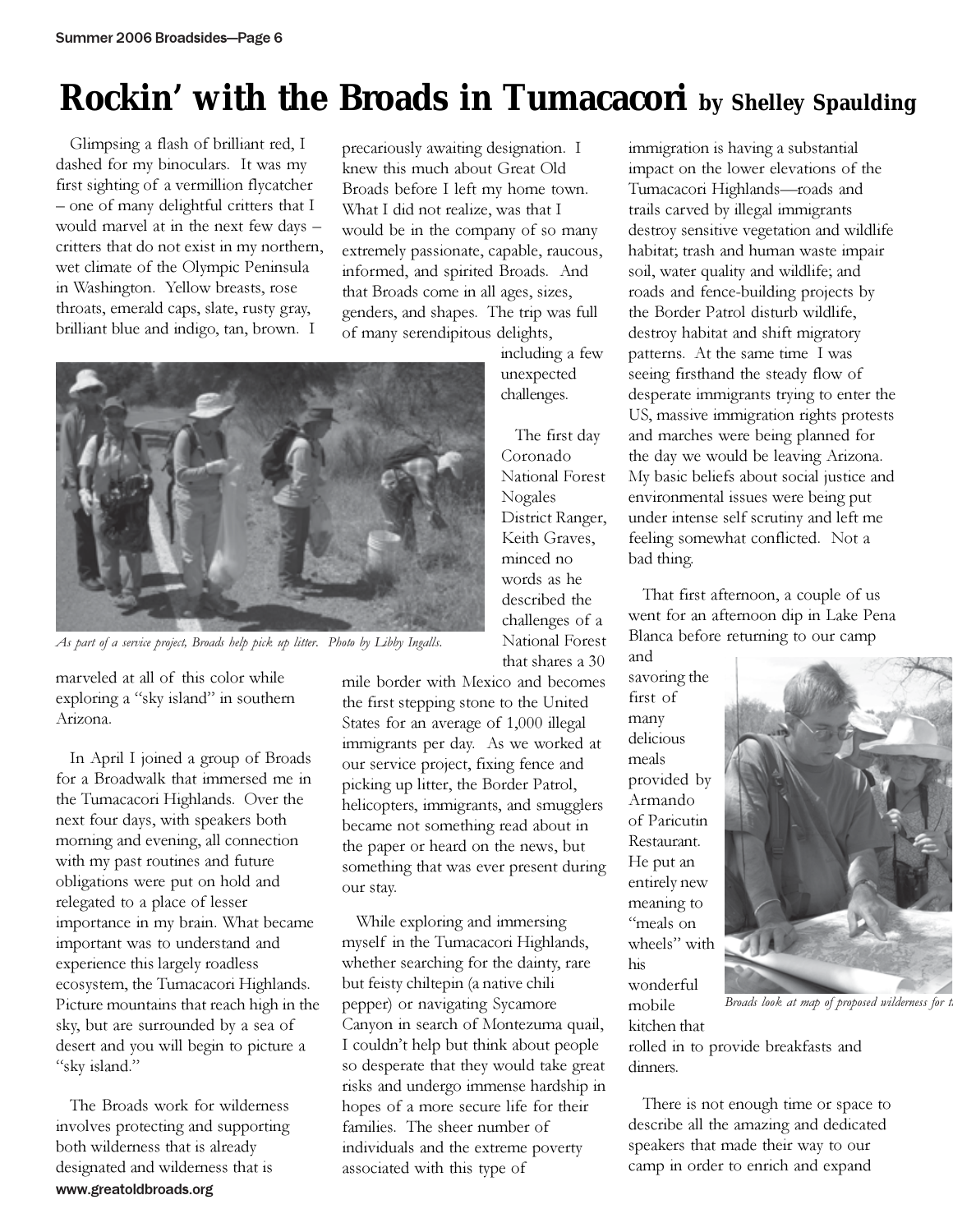

Ocotillo catcus blooms with Atascosa Peak in background. Photo by Jen Schmidt

our sense of place: ornithologists, botanists, wildlife biologists, living history dramatists, and conservationists appeared. We learned about the Arizona Grazing Buyout Bill, about the

> Native Seeds/ SEARCH project to ensure future populations of rare native plants, about area birds and wildlife, and

most especially the rare jaguar that once populated Arizona as far north as



be Highlands. Photo by Jen Schmidt

the Grand Canyon and is now an occasional migrant into southern Arizona from Mexico. We were treated to a couple of evening slideshows via a generator-powered projector atop a jeep, with a sheet hung between the privies for a screen, that illustrated the

areas proposed for Wilderness protection and included a number of recent photos of jaguars taken in the area. Talk about eye candy! Certainly, if an area is wild enough and undisturbed enough to support jaguars it should be protected as Wilderness!

The second afternoon, while most of the hardy Old Broads were hiking to a fire lookout atop Atascosa Peak (Ed Abbey resided at this one) that overlooks the wilderness proposal or searching for the spot where jaguars were recently photographed by a remote camera, my new found friend, Jeri, and I made a trip to the Ruby Mine in search of another swimming

hole. We had heard there was a caretaker by the name of Sun Dog and a beautiful lake surrounded on one side by a sandy beach (turned out they were mine tailings). The caretaker was kindly and colorful, the lake was delightful and included two kayaks, one regular kayak paddle, and one paddle fashioned from cow shoulder blades. We had a blast!

It wasn't until the next day that I started having vague, uneasy feelings about my wallet. When I got back to camp following a hike in Sycamore Canyon I realized that my wallet was not in its secure spot and it most likely was left near a little knoll on the sandy beach of Ruby Mine. The Broads were about to take off for the crossborder Nogales, Mexico supper, and I did not want to interfere with those plans. A young man named Mike offered to drive me back to Ruby Mine. I learned quite a lot about this fellow while we drove the very windy, steep, tortuous road to and from Ruby Mine. He had been waiting at camp to hear about a firefighting job and had joined a group of Broads on the second day of lookout tower hikes.

This was a three mile hike with a 2000 foot elevation gain. Needless to say he was quite impressed by the Broads, and especially by Board member Ginger Harmon, who is a septuagenarian. During our drive he expressed his amazement at this incredible group of women and went on to say that the Great Old Broads were so powerful, they were second only to the Democratic Party! When he asked if I could give him some words of wisdom, I searched my soul and all I could come up with was "be sure to experience and love nature."

continued on page 9

#### **Illegals**

To blame me for seeking a future more secure Is like blaming the fish for taking the lure

I would have liked to stay in my village

I have the heart of a native son And the journey was a risky one

But I know what that life holds in store

A little shack of adobe Sheet-metal roof with earthen floor Me raising corn on a rocky hillside She raising kids in our simple abode

That kind of life has its own risks We'd be young in years When we were gray and old

We weighed the risks and made our choice And the only way we can pay For a better life and home Is to risk it all Our lives The only all we own

#### by Raymond Jantz

—Shelley found this poem in the local Tubac, AZ paper, *Connection,* that provides "a monthly open forum allowing all voices to be heard."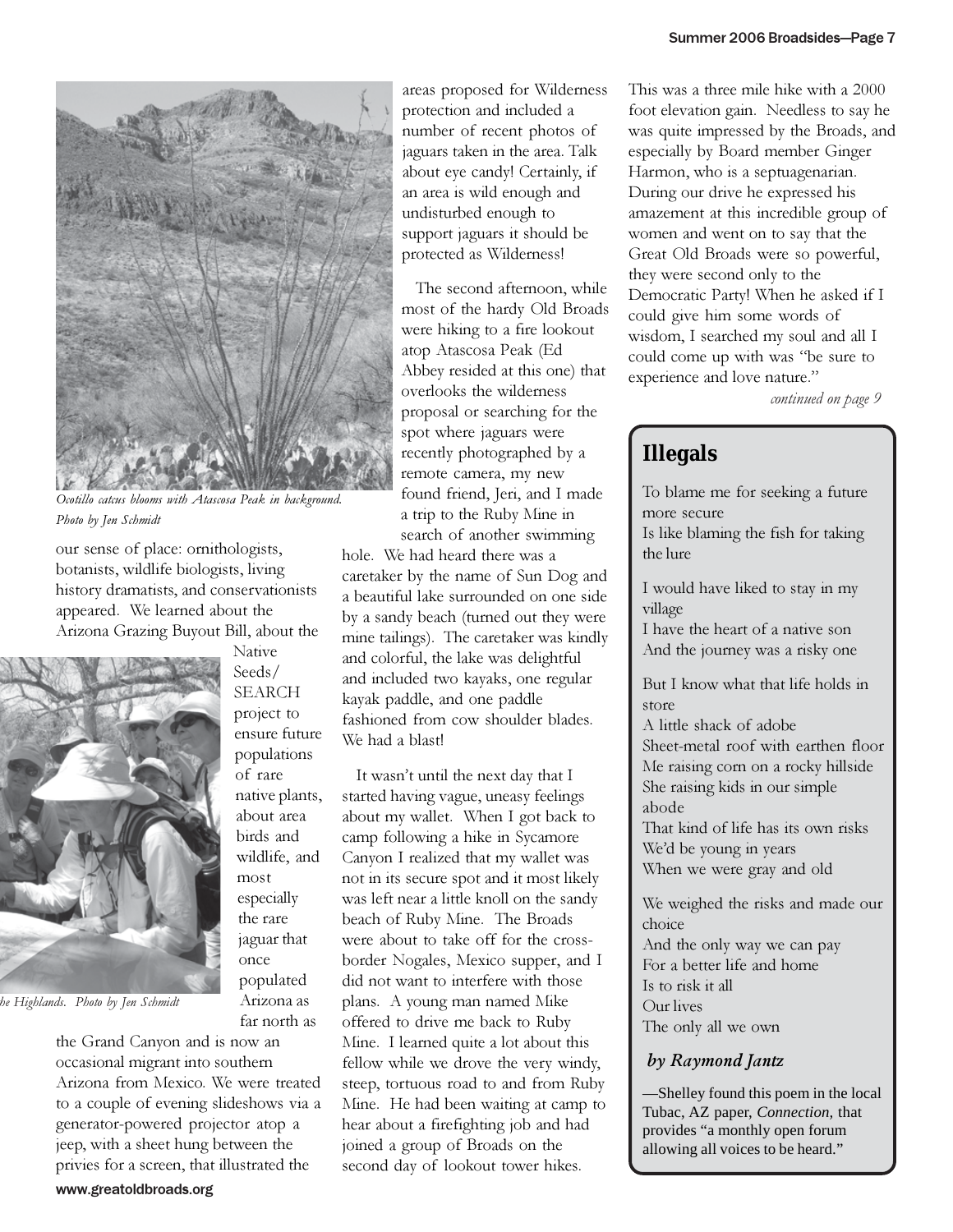# **Protecting the Jaguar: Keeping the Big Cat Alive**

At our April Broadwalk to the Tumacacori Highlands, Broads were educated by Sky Island Alliance's biologist Sergio Avila about the importance of protecting this rugged, unroaded country for large predators like the jaguar.

In 1973, when the Endangered Species Act was passed, the US Fish and Wildlife Service (FWS) listed jaguars as endangered only south of the US border. It was assumed that the jaguar was extinguished from the US. However, in 1996, two jaguars were sighted in southern Arizona mountain ranges. It was the first sighting of jaguars in US territory in several decades.

The state of Arizona, ranchers, hunters and conservation groups created the Jaguar Conservation Team(JCT). The Team founded the Borderlands Jaguar Detection Project, which placed about 40 automatic cameras in the mountains. In the last four years photos of two and possibly three jaguars have been recorded. JCT also helped persuade Arizona and New Mexico to increase legal protections for jaguars. The Arizona Houndsmen began a reward program to prevent illegal killing, and the Malpais Borderlands Group, a local organization working toward sustainable ranching, created a fund to compensate ranchers who lose

livestock to jaguars. The US Department of Agriculture's Wildlife Services, an agency that controls predators for ranchers, has even agreed to suspend the use of certain lethal control measures in the border region.

While much has been done to protect the jaguar, they still face serious threats. The biggest threat to the persistence of jaguars in the US comes from the border itself. Since 9/11, congressional representatives and federal agencies have proposed walls, lights and new roads along the border that have the potential to seriously impede the movements of jaguars and other wildlife. So far, the Department of Homeland Security and its subsidiary agencies have refused to participate in the JCT.

Senators Craig Thomas (R-WY), John Kyl (R-AZ), Ken Salazar (D-CO), and Jeff Bingaman (D-NM) have offered an amendment to the immigration bill. The amendment directly addresses the need to better integrate border security with protection of our cherished public lands in the following respects:

• It requires the Homeland Security Secretary to coordinate with the Secretaries of Agriculture and Interior to develop a border

protection strategy that best protects National Parks, National Wildlife Refuges, and other federal lands along the border.

- All Border Patrol agents must undergo natural resource training to minimize the adverse impact on natural and cultural resources from border security efforts within protected federal lands.
- It emphasizes the use of unmanned aerial vehicles, remote camera systems, and other low-impact technologies on National Parks and other protected federal lands.
- Federal land managers shall inventory and submit to the Homeland Security Secretary all costs incurred as a result of illegal border activity. The amendment requires the Homeland Security Secretary, with the NPS and FS, to develop and submit to Congress joint recommendations for recovery mechanisms for such costs.

This amendment provides important directives to ensure that border security efforts do not unnecessarily harm federal lands along our borders. Please call your Senators TODAY and ask them to support this **amendment.** —Information provided by Defenders of Wildlife (www.defenders.org).

### **Predator Poisoning and Killing Planned in Wilderness Areas**

The US Forest Service just announced plans to relax rules that govern "predator control" in federal Wilderness areas and Research Natural Areas of our National Forests. The move would greatly expand the ways that wolves, coyotes, cougars, bears, foxes and other predators can be killed in these areas, and it signals a very disturbing shift in the way our public land is managed. The proposed rule would permit aerial gunning and motorized vehicles in

Wilderness areas to trap and kill predators and meet nebulous "wildlife management objectives, which would be created by industry-driven "collaborative groups." The rule would also allow notoriously dangerous "M-44" cyanide guns to be used in Wilderness areas, even though these devises have accidentally killed thousands of family pets and nontargeted wildlife. Please take a minute to write the Forest Service and demand that it reverse this disastrous plan - and

instead put its energy and resources towards ensuring these animals continue to grace the wild.

Please write or email by August 7: Director, Wilderness and Wild and Scenic Resources US Forest Service 201 14th Street Washington, DC 20250 PDM@fs.fed.us —Information provided by the Center for Biological Diversity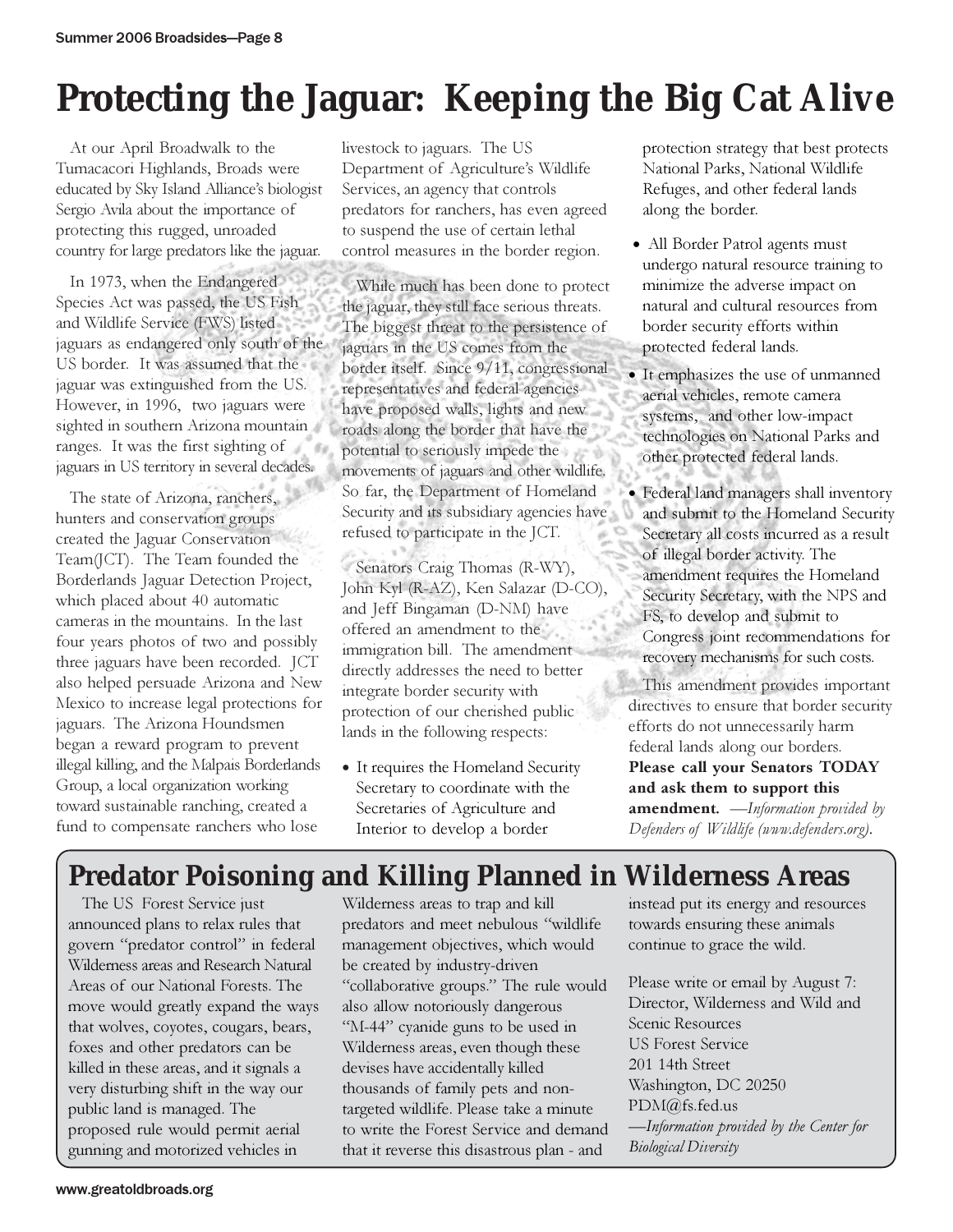# **Broad in the Background: Birdie Stabel**

Retirement is a great thing, especially if you put your new-found free time to good use protecting America's precious wild lands. Three years ago, Roberta "Birdie" Stabel retired after 23 years as a real estate agent. Since then, she has devoted a significant amount of her free time to trying to win protection for the Tumacacori Highlands—an area proposed for wilderness designation and home to one of the highest concentrations of threatened species in Arizona, including the elusive jaguar.

Birdie's love of wilderness is as old as she is. "I've loved wild places ever since I knew there was such a thing," says Birdie, who grew up in upstate New York in a rural area and spent a lot of time outdoors. But like many, she was a passive activist for most of her life—belonging to conservation organizations and writing an occasional letter. Now, she is elbow deep in working to protect the Tumacacori Highlands, which have been her "backyard" for over 30 years.

"I believe the biggest threat to the area is off-road vehicles (ORVs) and the subsequent fragmenting of habitats and wildlife," says Birdie. "Right now, the Highlands are a healthy habitat evidence of jaguars and other large mammals proves it—but lots of roads

### **Call for Submissions**

*Broadsides* is looking for new voices! Please submit essays, poems or artwork that speak to the idea of wilderness (we love the humorous as well as the serious). Send submissions to becky@greatoldbroads.org or mail to PO Box 2924, Durango, CO 81302.

We also are seeking artists willing to draw or sketch images when needed. If you would be willing to do this, please contact Becky Lawlor at becky@greatoldbroads.org or call 970-385-9577.

will kill that." Winning a wilderness designation for the Highlands will close the area to ORVs and help provide needed protection to both the wildlife and habitat. "It's a healthy place and I'd like to see it remain that way," says Birdie.

One of the ways Birdie works to protect the area is as a Wildlife Monitoring Volunteer for the Sky Island Alliance, a non-profit group that works to protect the Tumacacori Highlands. Birdie and her husband, Nick Bleser, have a transect that they walk together every 6 weeks looking for evidence of mountain lions, black bears, jaguars, and other animals. Data collected from the Wildlife Monitoring program are then used to help determine important wildlife corridors within the area. "Bears (and other large animals) need to be able to move from one mountain range to another," says Birdie, "We hope that by documenting what pathways are important to them we can affect future management decisions."

Birdie also uses her past business connections to garner support for the Highlands. "Because I had been in business for so long in the Tubac area I became a liaison with the local businesses," says Birdie. Birdie collected 60 signatures from Tubac businesses on a resolution of support for a wilderness designation bill to protect the Highlands. Her efforts to garner support with local businesses also helped get enough backing for the Chamber of Commerce to vote unanimously to protect the Highlands.

Birdie is shy at taking credit for her efforts to protect the Tumacacori Highlands, acknowledging that many others have worked hard to protect the area as well. She also is grateful for Broads recent Tumacacori Broadwalk, which she says brought a lot of media



Birdie Stabel at the Tumacacori Broadwalk.

attention to the Highlands and helped establish a good relationship with the Forest Service. "I think Broads are doing exactly what they should," says Birdie. "By going to little known areas and drawing a little attention and media, Broads makes a difference."

#### Continued from page 7

When we got to the Ruby Mine, Sun Dog came tearing down the road waving my travel bag. Once again, all was well in the universe and Mike deposited me back at the camp just as the sun was going down. It was a bit eerie being the only person there, and I climbed to a vantage point to watch the brilliant sunset light up mountains both east and west. I couldn't help but think about how, throughout all of those ridges and valleys around me, there were people hiking quietly and quickly. Those hills were alive!

There is a strong grassroots effort afoot to add new Wilderness designations. Tumacacori Highlands is one of several areas that need advocates to help convince Congress to do the right thing. After this trip I felt optimistic about the potential for protecting and designating more Wilderness, something I had not felt in a long time.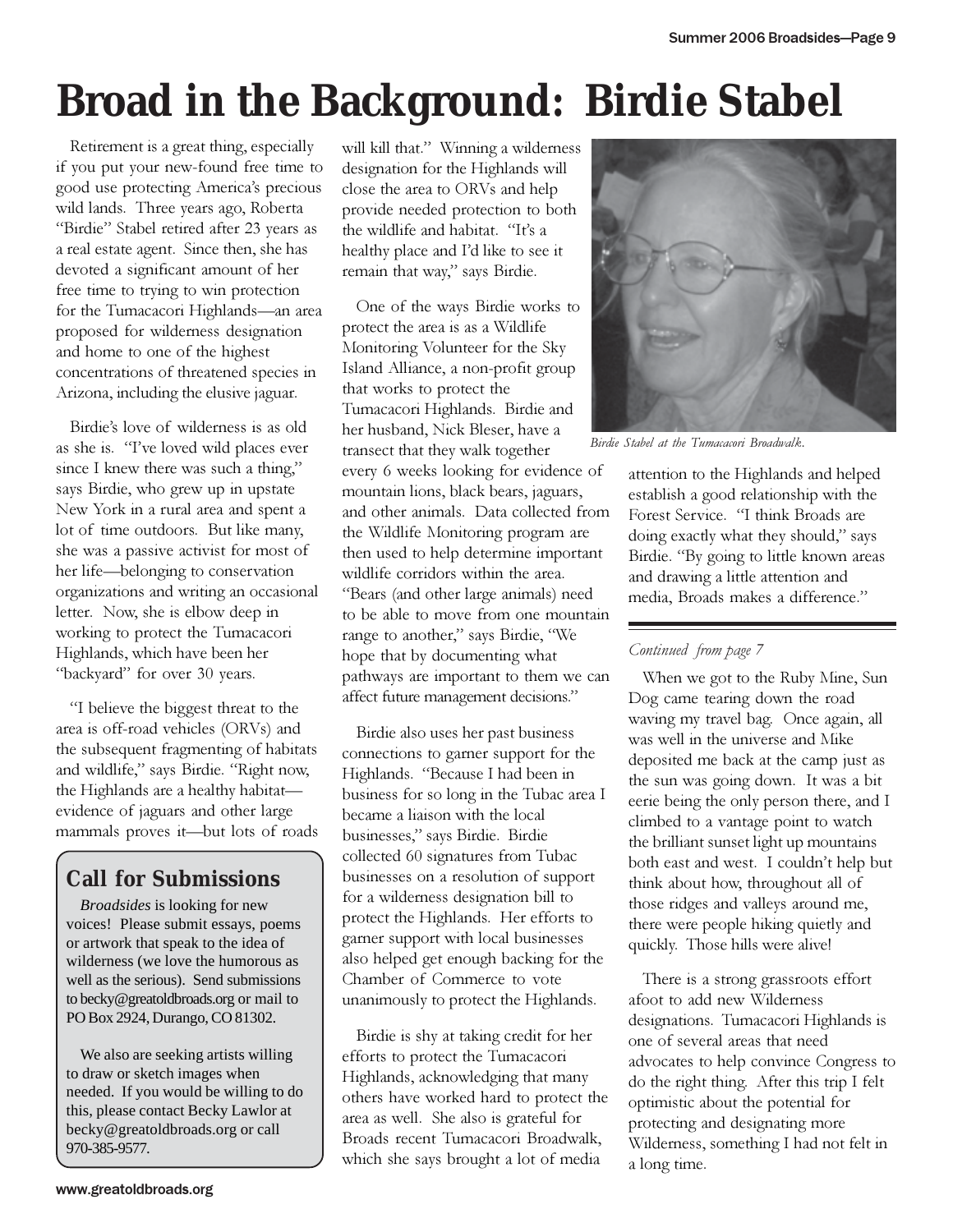# **Broads Healthy Lands Project**

Broads Healthy Lands Project (BHLP) is an off-road vehicle (ORV) monitoring program that Great Old Broads initiated in 2004. BHLP works with local citizen groups to monitor back-country corridors threatened by excessive use. The data collected – including GPS coordinates, digital photographs, and text descriptions of monitoring routes, sites, and conditions – is made available through an online database at www.goginger.org.

BHLP has evolved into a successful program. We currently have seven ongoing projects with data collected from almost 50 monitoring events by over 50 volunteers and observations covering over 566 miles of routes. The data has enabled local groups to pinpoint and initiate restoration projects in areas impacted by ORV activities, but most importantly, it is being used to develop and respond to Resource Management Plans and Travel Plans.

Below is a synopsis of the projects we are currently working on. We encourage you to get involved in this program. For more information on becoming a volunteer monitor, please contact Rose at rose@greatoldbroads.org or call 970-385-9577.

#### Arch Canyon, UT

Arch Canyon, located in Southern Utah, is a deeply incised canyon with ancient Anasazi Indian ruins, three dramatic sandstone arches, and the only perennial creek in the area. Currently, ORV traffic is allowed in Arch Canyon and the legal route crosses the perennial stream over 50 times in six miles. The BLM has recently granted permits for commercial ORV events in Arch Canyon, including the Moab Jeep Safari and an ATV Safari. We are tracking the impacts of these permitted events along with the associated use/abuse that comes with event publicity. Broads have monitored this area for

# **2006 Wild for Wilderness Online Auction**

In late October, Great Old Broads for Wilderness will hold our second Wild for Wilderness online auction fundraiser. Our debut online auction in 2005 raised over \$28,000 and we hope to surpass that in 2006. This year, we have set a goal of \$35,000, which will allow Broads to continue providing on-theground protection and stewardship of our nation's roadless public lands. Here's how you can help us reach our goal:

Donate: We are looking for donations of adventure trips, guided hikes, outdoor gear, vacation stays, restaurant meals, and more. Don't be afraid to think outside the box or ask family and friends that may be able to donate! To submit a donation, please contact Becky Lawlor at becky@greatoldbroads.org or call the Durango office at 970-385-9577.

Participate: The 2006 auction will be from October 27-November 19th. Be sure to visit www.auction.greatoldbroads.org and start bidding!

Spread the Word: The more bidders, the better. Please let your family and friends know about our auction. With 100+ items, there's something for everyone.

"We had a fabulous time. Our host was incredible and treated us more generously than we expected and deserved…I really like the idea of sharing your house, meeting people, and sharing your natural world with others."  $-\text{Liz}$  McCoy, Salt Lake City, UT, winning bidder of a bed and breakfast stay.



Volunteers took this photo of deep rutting in the Ogden/Logan Wasatch-Cache National Forest in Utah. Photo by Dan Miller

the past three years and has gathered both baseline data and data on increasing impacts to the area.

#### California Forests

During the summer of 2006, the California Wilderness Coalition (CWC) will coordinate ORV route inventories of roadless areas and other sensitive lands within as many as 13 National Forests in California. Broads is assisting in training volunteers and entering data collected into our database.

#### Canyons of the Ancient National Monument, CO

Working with the San Juan Mountains Association (SJMA) and the Bureau of Land Management (BLM), volunteer monitors are collecting data in three high impact areas identified by the BLM. CANM does not have a current Management Plan, but with the information received, the BLM will be able to make decisions about each route – whether it should be an official BLM maintained route or if it should be closed to vehicles. It is hoped that the BLM will be able to act on at least some of these routes, and will close some routes even before the Management Plan is finished in 2007.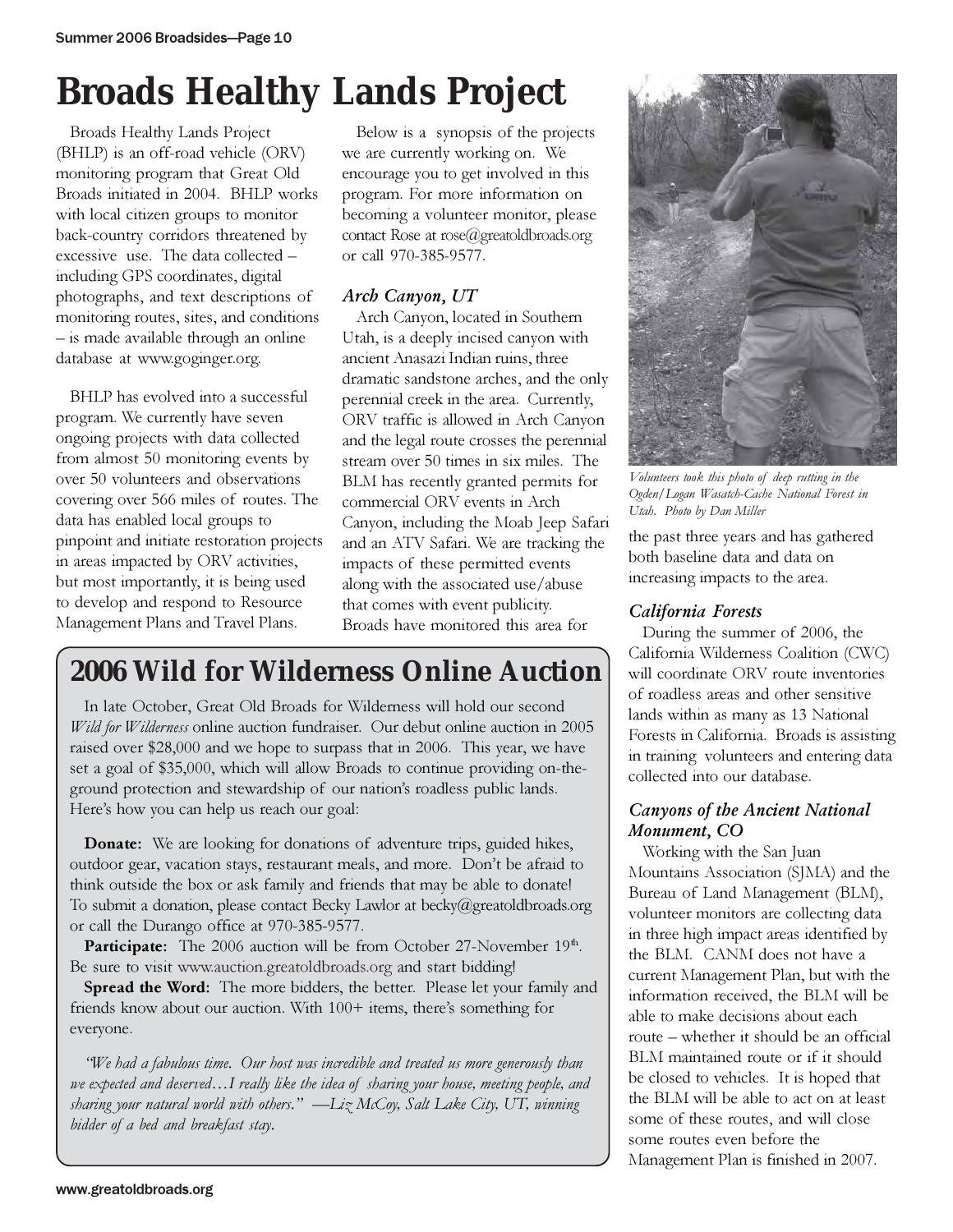#### Dixie National Forest, UT

This project is taking a proactive strategy to uphold the new Forest Service rule in the Dixie National Forest in southern Utah. The project includes inventorying key corridors in the Dixie Forest during spring/summer of 2006. The data gathered will be used to develop a Sustainable Alternative to the Forest Service proposal in the Plan process. This Alternative will be developed by the Three Forests Coalition and, we hope, will contribute to subsequent citizens' alternatives on other National Forests.

Monitoring will document conditions of selected routes and areas which the Coalition feels need to be closed. The Coalition encourages Utah volunteers to sign up for the Coalition's SWAT (Strategic Watching and Tallying) Teams and accompany Conservation Corps interns in order to be trained in BHLP route documentation; become familiar with issues on-site on the Dixie NF; and extend the ground monitored for this project.

#### Kane County, UT

The Land Use Volunteers of Kane County was established in 2005 after Broads held a BHLP monitoring workshop. Kane County is the epicenter of a battle that will affect the future of public lands around the US. The local County Commissioners are attempting to claim jurisdiction over roads on BLM and National Monument lands by signing these routes and opening them to ORV traffic, even when the federal agencies have closed the routes to ORV's.

Field work consists of collecting data on impacts and working with BLM personnel to complete restoration projects and install signs and barriers in areas where ORV's are traveling illegally in restricted areas.

#### Manti-La Sal National Forest, UT

The aim of this project is to assist the Forest Service in maintaining the integrity of forest and grassland resources by providing local citizenbased monitoring, data collection, and analyses of designated routes and

closed areas. Such information is now lacking, but is critical to the formation and enforcement of responsible policies that will maintain the ecological health of our public lands and reduce conflict between the Forests' multiple users. This project is in partnership with Plateau Restoration, Canyon Country Youth Corp, and Red Rock Forests.

#### Ogden/Logan, Wasatch-Cache National Forest, UT

Broads, in conjunction with eight other partner organizations, is working on a multi-year program concerning ORV use in the Logan and Ogden Ranger Districts of the Wasatch-Cache National Forest in Utah. To date, over 200 miles of routes have been monitored with over 500 observations entered into our database.

#### **In-Kind Donations**

Any of the following items would be GREATLY appreciated: scanner, digital cameras, GPS units, computers. Thank you!

# **Become a Sustaining Member!**

Please consider joining our Sustaining Member program and help provide critical support for our work to protect our nation's pristine roadless public lands. Giving on a monthly basis provides reliable funding for Broads so that we can focus our energy and resources on the many wilderness issues at hand. It's easy and secure—you can sign-up using a credit card or a voided check. Please, give Broads the greatest gift you can—your ongoing support.

Yes, please send me my free t-shirt for supporting Broads as a Sustaining Member! S, M, L, XL (circle)

| Yes, I want to help! Here's my commitment to a monthly gift:                                                                                                          |                                                                                                                                                                                                                                |  |  |  |  |
|-----------------------------------------------------------------------------------------------------------------------------------------------------------------------|--------------------------------------------------------------------------------------------------------------------------------------------------------------------------------------------------------------------------------|--|--|--|--|
|                                                                                                                                                                       | \$100 $\Box$ \$50 $\Box$ \$30 $\Box$ \$15 $\Box$ \$10(minimum) $\Box$ Other                                                                                                                                                    |  |  |  |  |
|                                                                                                                                                                       | Name: Phone: Phone: Phone: Phone: Phone: Phone: Phone: Phone: Phone: Phone: Phone: Phone: Phone: Phone: Phone: Phone: Phone: Phone: Phone: Phone: Phone: Phone: Phone: Phone: Phone: Phone: Phone: Phone: Phone: Phone: Phone: |  |  |  |  |
|                                                                                                                                                                       | Address: City: City:                                                                                                                                                                                                           |  |  |  |  |
|                                                                                                                                                                       |                                                                                                                                                                                                                                |  |  |  |  |
| Select payment method: Credit Card   Auto Bank Withdrawal (attach voided check)                                                                                       |                                                                                                                                                                                                                                |  |  |  |  |
| <b>Security Code:</b> ________________(VISA/MC - last 3 digits on the signature strip/ AMEX - 4 digit code on front above account number)                             |                                                                                                                                                                                                                                |  |  |  |  |
|                                                                                                                                                                       |                                                                                                                                                                                                                                |  |  |  |  |
| I authorize Broads to arrange automatic payments from my account on the 20th day of each month. I understand I may cancel at any time with 30<br>days written notice. |                                                                                                                                                                                                                                |  |  |  |  |
|                                                                                                                                                                       |                                                                                                                                                                                                                                |  |  |  |  |
| Mail form with voided check to: Great Old Broads for Wilderness * PO Box 2924 * Durango, CO 81302                                                                     |                                                                                                                                                                                                                                |  |  |  |  |